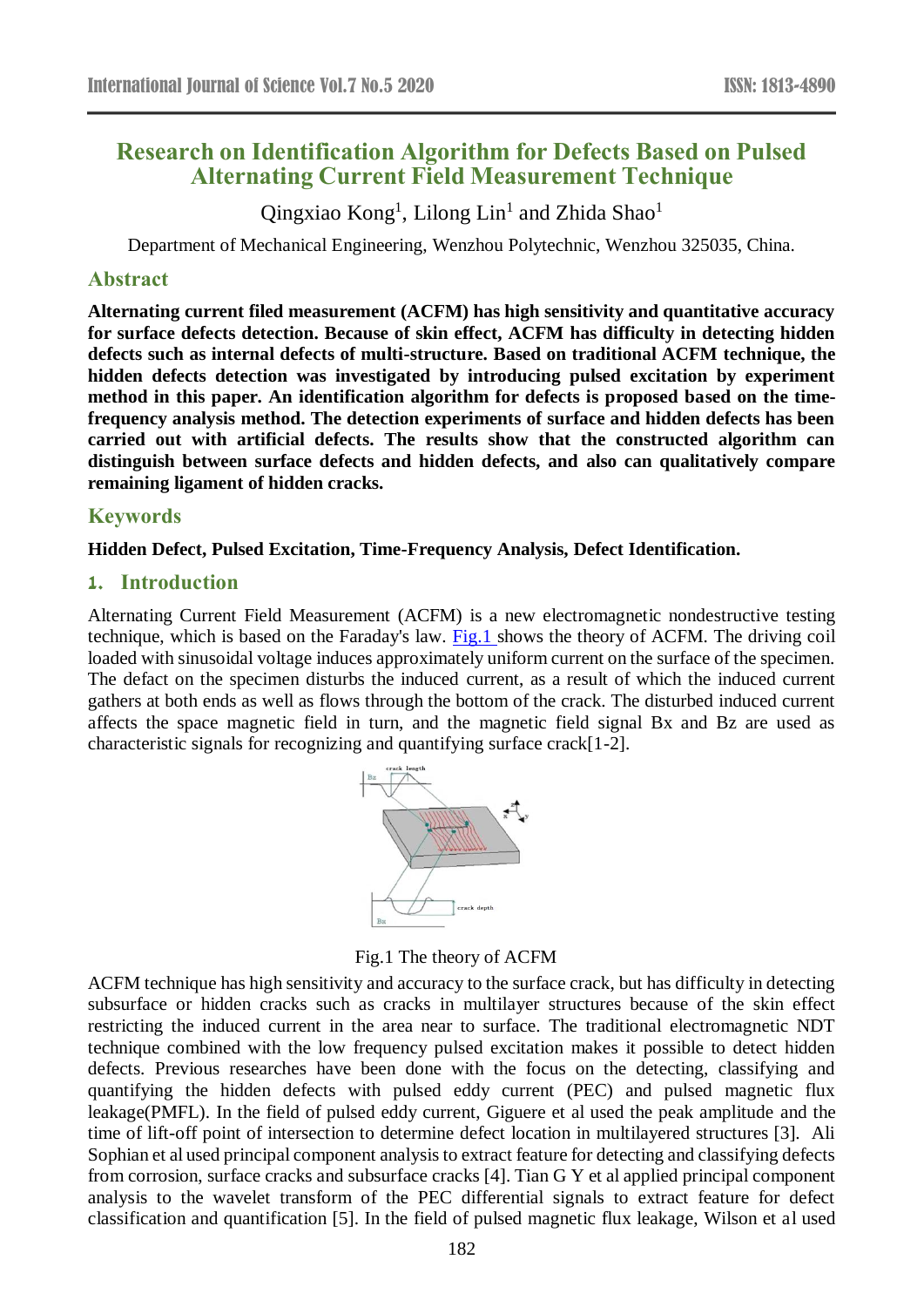PMFL system to examine internal and external defects in rolled steel water pipes, and predicted defect depth and discriminate between internal and external defects with feature extraction and integration techniques [6]. Ying Tang et al used PMFL with three dimensions measurement to give the shape and orientation about defect by finite element and experiment [7]. As for pulsed alternating current field measurement (PACFM), the feature in time domain has been studied referred to the PECT, but feature in time–frequency domain has not been studied in the literature regarding the PACFM.

In this paper, the time-frequency feature for hidden defect detection using the PACFM technique is studied, and the PACFM system is set up for acquiring transient response signal. An effective method is proposed to classify surface and hidden defects. The rest of paper is organized as follows: the principle of PACFM is introduced in Section 2. The time-frequency analysis method is presented in section 3. In section 4, the PACFM detection system is set up and the experiments for both surface and hidden defects are carried out, and the characteristic of time-frequency analysis is discussed. Finally, an effective method is proposed to classify surface and hidden defects.

# **2. Principle of PACFM**

Pulsed alternating current field measurement (PACFM) technique adopts low frequency square signal to drive exciting coil. The exciting coil generates a dramatically fluctuating magnetic field in space at the rising edge and falling edge of the square signal. The fluctuating magnetic field induces current both at the surface and internal of the specimen. In the field of induction mechanism of pulse excitation, scholars at home and abroad generally hold that the penetration depth of the induced current generated by the fundamental wave of the square signal is the largest and decreases with harmonic frequency increasing from the perspective of Fourier transform[8]. To increase the penetration depth of induced current, the frequency of the pulse signal should be as low as possible. But considering the detecting sensitivity to surface and near-surface defects, the frequency of the square signal should be improved properly. Previous studies have shown that the pulse signal with the parameters of frequency = 100 Hz, amplitude = 5 V and duty cycle =  $50\%$  perform well in detecting both surface and hidden defects [8].

Similar to the surface defects, the hidden defects also disturb the induced current as shown in Fig.2. In XY plane, the induced current gathers at both ends of the defect, which causes the magnetic field distortion in Z direction (Bz). In YZ plane, the induced current bypasses top and bottom of the hidden defect, which causes the magnetic field distortion in X direction (Bx). The detection and evaluation of hidden defects can be achieve by acquiring and analyzing the signal of the distorted magnetic caused by the hidden defects.





(a) Disturbed current in XY plane (b) Disturbed current in YZ plane

Fig.2 Disturbed current caused by hidden defect

# **3. Identification Algorithm**

Response signal of hidden defects under pulsed excitation contains abundant information in both time and frequency domain. Pulsed response signal is traditionally interpreted in time and frequency domain separately, which provides a set of data, for example a set of time-amplitude data in time domain. However, it is susceptible to noise and also can not reveal the whole information about the defect. Time-Frequency analysis is an effective method to interpret pulsed response signal and provide three-dimensional representations with time, frequency and amplitude. In this paper, the smoothed pseudo Wigner-Ville transformation is employed to analyze the pulsed response signal as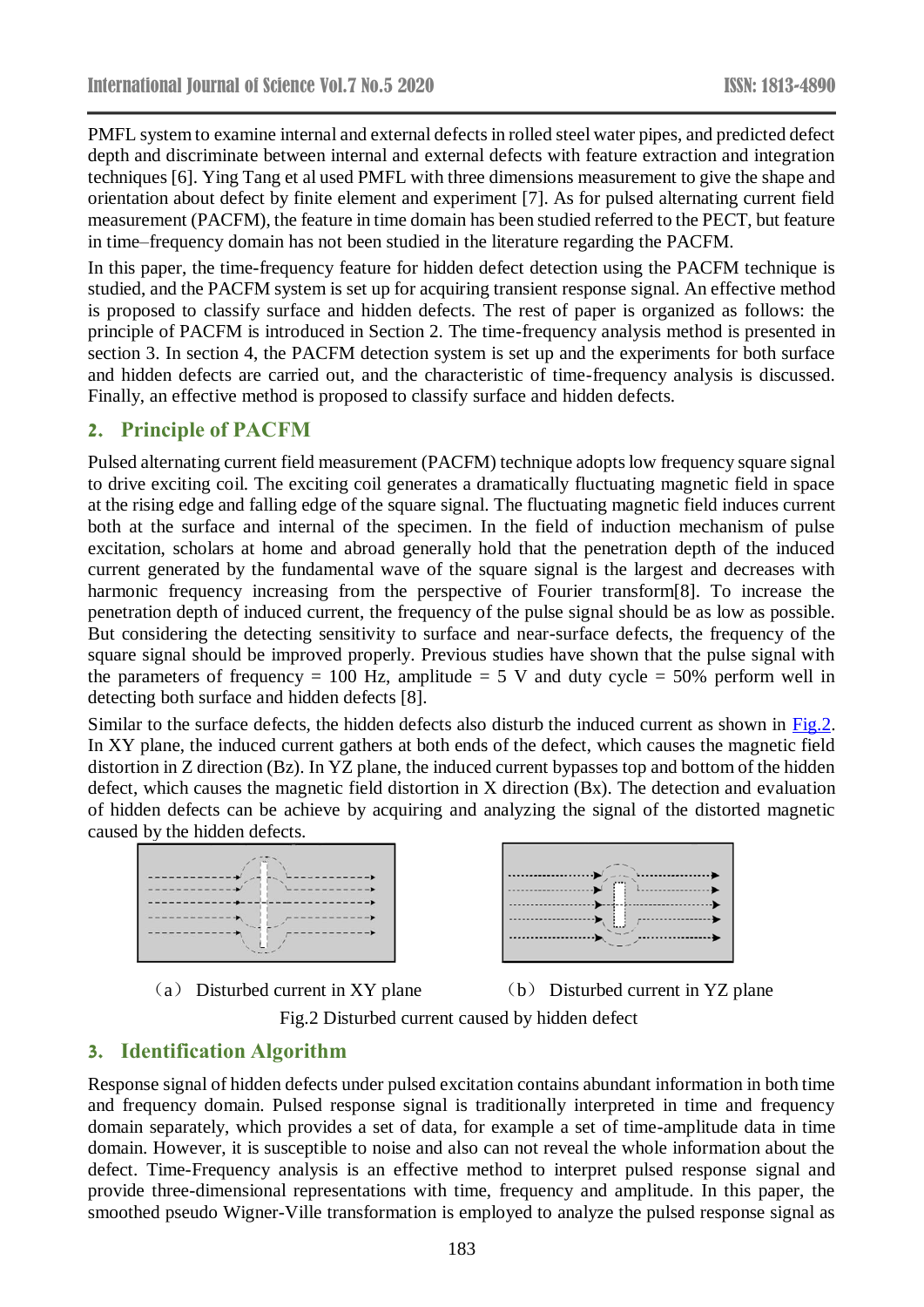a time-frequency method. The output of smoothed pseudo Wigner-Ville transformation for each signal is a n×n matrix and represent by an image.

The smoothed pseudo Wigner-Ville transformation is as:

$$
SPWD(t,f) = \int_{-\infty}^{+\infty} \int_{-\infty}^{+\infty} g(u)h(\tau)x(t-u+\frac{\tau}{2})x(t-u-\frac{\tau}{2})dud\tau
$$
 (1)

where  $x(t)$  denotes pulsed response signal,  $\tau$  denotes time shift variable,  $g(u)$  is time domain window function and  $h(\tau)$  is frequency domain window function. By introducing window function, smoothed pseudo Wigner-Ville distribution can suppress the interference of cross terms in Wigner Ville distribution, while retaining the advantages of high resolution, time shift invariance and frequency shift invariance of Wigner-Ville distribution as well as filtering white noise [9].

#### **4. Detection experiment and results**

#### **4.1 Experimental set-up**

The PACFM detection system was setup as shown in  $Fig.3$  (a), which consisted a probe, A/D acquisition card, signal generator, a PC installed with intelligent defect identification program and a X-Y scanner with control cabinet. The probe was assembled as shown in Fig. 3 (b). In this paper, 500 turns coil was wounded on the U-shape core as excitation unit, and a tunnel magnetoresistance sensor was used as detection sensor. The output signal of TMR sensor was filtered, amplified in sequence , and then digitized with an NI A/D acquisition card. Finally, the acquired pulsed response signal was interpreted with the smooth pseudo Wigner-Ville transformation and the results was presented in picture.



(a) Detection system (b) Probe

Fig.3 The Detection system and probe

The specimen was used for surface and hidden defects detection and identification as shown in Fig.4, and five notches were fabricated in the aluminum plate. The thickness of the plate was 10mm, and the length and width of the notches were 30mm and 0.5mm respectively. The depth of the notches was 9, 8, 7, 6 and 5mm respectively. For hidden defects simulation, we place the probe next to the surface of the specimen, and for surface defects , we place the probe next to the other side.



Fig.4 Specimen with artificial defects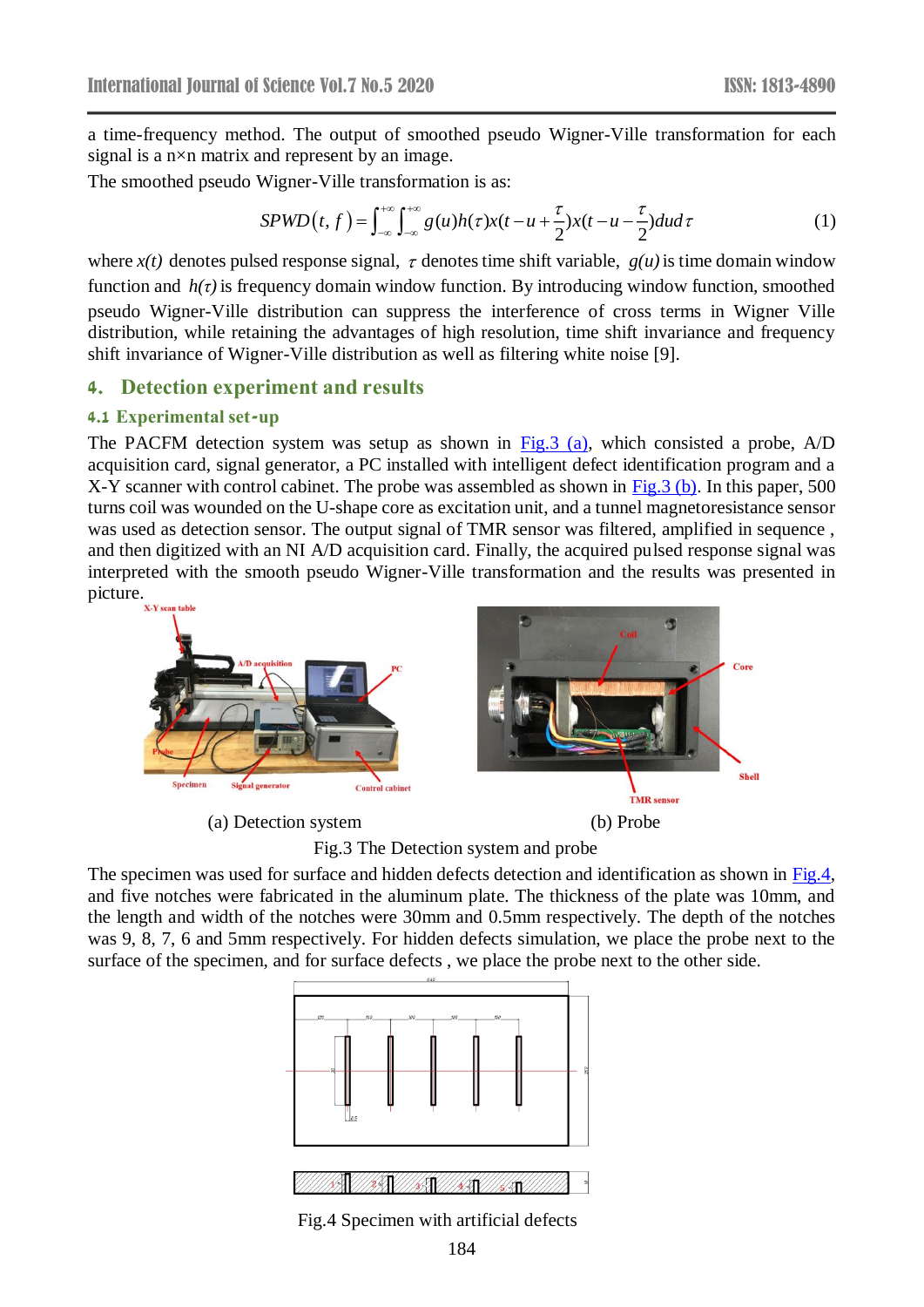#### **4.2 Results and discussion**

The pulsed response signal in a period was measured for each defect on both sides of the plate, giving in total 10 sets of signal data. The smooth pseudo Wigner-Ville transformation was conducted to every set of signal data. In Fig.5, the time-frequency distribution of surface defects with depth of 5mm and 9mm are presented. As can be seen from the picture, the depth of surface defect doesn't affect the shape of time-frequency distribution, but influences the value of the pixel. Therefore, the depth of surface defects can be determined qualitatively by the value of pixel.



Fig.6 Time-frequency distribution of hidden defects

In Fig. 6, the time-frequency distribution of hidden defects with remaining ligament range from 1mm to 5mm are presented. Comparing Fig.5 with Fig.6, there are obvious differences in time-frequency distribution between surface defects and hidden defects. The time-frequency distribution of surface defects concentrates in time and extends in frequency, while the distribution of hidden defects extends